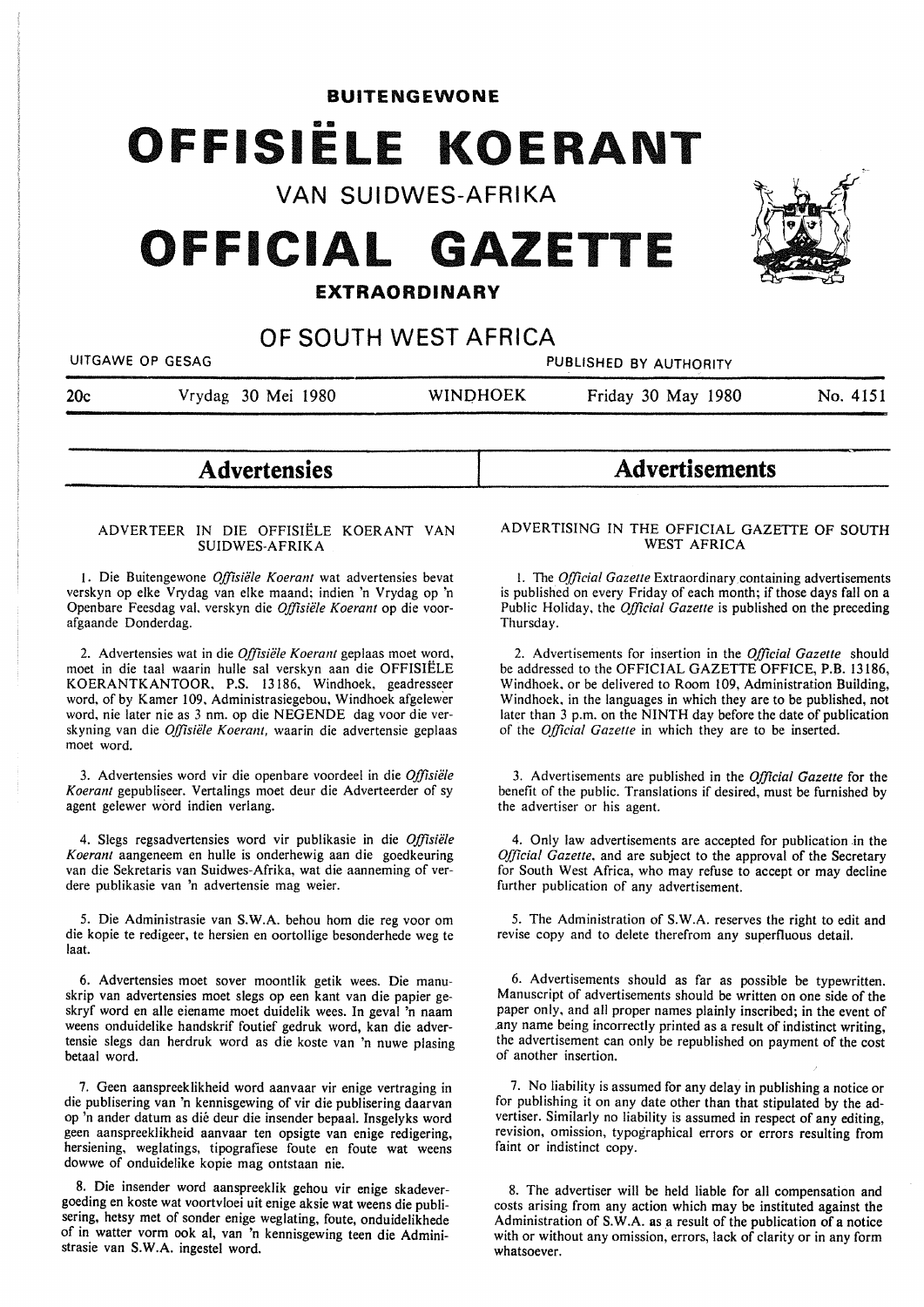9. Die jaarlikse intekengeld op die *Offisiele Koerant* is R 10.40 posvry in hierdie Gebied en die Republiek van Suid-Afrika, verkrygbaar by die here Die Suidwes-Drukkery Beperk, Posbus 2 I 96, Windhoek. Oorsese intekenaars moet posgeld vooruit betaal. Enke! eksemplare van die *Oj]7siele Koerant* is verkrygbaar van die here Die Suidwes-Drukkery Beperk, Posbus 2196, Windhoek, teen 20c per eksemplaar. Eksemplare word vir slegs twee jaar in voorraad gehou.

10. Die koste vir die plasing van kennisgewings is soos volg en is betaalbaar by wyse van tjeks. wissels. pos- of geldorders:

# LYS VAN VASTE TARIEWE

*Gestandaardiseerde kennisgewings*  Aktes: Verlore dokumente ..................................... . Besigheidskennisgewings ........................................ . Boedelwettekennisgewings: Vorms J. 297. J. 295. J. 193 en J. 187 ................................................ . Derdeparty-assuransie-eise om skadevergoeding ..... . insolvensiewet- en maatskappywettekennisgewings: J 28. J 29, Vorms I to 9 .................................. . L.W.  $-$  Vorms 2 en  $6 -$  bykomstige verklarings volgens woordetal-tabel, toegevoeg tot die basiesc tarief. Naamsverandering (vier plasings) ......................... . Naturalisasiekennisgewings (insluitende 'n herdruk vir die adverteerder) ............................................ . Onopgeëiste geld — slegs in die buitengewone Offi*siele Koerant,* sluitingsdatum 15 Januarie (per inskrywing van "naam, adres en bedrag") Slagterskennisgewings ......................................... . Slumopruimingshofkennisgewings. per perseel ........ . Verlore lewensversekeringspolisse .......................... Nie-gestandaardiseerde kennisgewings Dranklisensie-kennisgewings (in buitengewone *Offisie"/e koerante,* t.w. Junie/Tvl. November/Kaap, Januarie/O.V.S., April/Natal) per tweetalige aansoek ............................................................. . Geregtelike en ander openbare verkope: Geregtelike verkope ........................................ . Openbare veilings, verkope en tenders: Tot 75 woorde .............................................. . 76 tot 250 woorde ......................................... . 251 tot 350 woorde ....................................... . Handelsmerke in Suidwes-Afrika .......................... . Likwidateurs en ander aangesteldes se kennisgewings Maatskappykennisgewings: Kort kennisgewings: Vergaderings, besluite, aanbod van skikking, omskepping van maatskappy, vrywillige likwidasies, ens.; sluiting van oordragof lederegisters en/of verklarings van dividende .. Verklaring van dividende met profystate, notas ingesluit .......................................................... . Lang kennisgewings: Oordragte, veranderings met betrekking tot aandele of kapitaal, aflossings, besluite, vrywillige likwidasies ............................ . Orders van die Hof: Voorlopige en finale likwidasies of sekwestrasies Verlatings of veranderings in kapitaal, samesmeltings, aanbod van skikking ............................. . Geregtelike besture, *kurator bonis* en soortgelyke *Tarief per plasing*  R 6,00 5.00 2,00 2.50 4,00 25,00 2,00 0,80 5,00 4,00 2,00 7.00 18,00 6,00 15,00 23,00 11,00 7,00 11,00 25,00 37,00 14,00 37,00

9. The subscription for the *Official Gazette* is R 10,40 per annum, post free in this Territory and the Republic of South Africa, obtainable from Messrs. The Suidwes-Drukkery Limited, P.O. Box 2196. Windhoek. Postage must be prepaid by overseas subscribers. Single copies of the *Official Gazette* may be obtained from The Suidwes-Drukkerv. Limited, P. 0. Box 2196, Windhoek, at the price of 20 c per copy. Copies are kept in stock for only two years.

10. The charge for the insertion of notices is as follows and is payable in the form of cheques. bills. postal or money orders:

#### LIST OF FIXED TARIFF RATES

| Standardised notices                                                                                                                                                                                                                                                                                          | Rate per<br>insertion                         |
|---------------------------------------------------------------------------------------------------------------------------------------------------------------------------------------------------------------------------------------------------------------------------------------------------------------|-----------------------------------------------|
|                                                                                                                                                                                                                                                                                                               | $R_{\perp}$                                   |
| Administration of Estates Acts notices: Forms J. 297<br>Change of name (four insertions)<br>Insolvency Act and Company Acts notices: J 28, J 29,<br>$N.B.$ --Forms 2 and 6 --additional statements ac-<br>cording to word count table, added to the basic                                                     | 2.00<br>5,00<br>5,00<br>25,00<br>6,00<br>4.00 |
| tariff.<br>Naturalisation notices (including a reprint for the ad-<br>Slum Clearance Court notices, per premises<br>Third party insurance claims for compensation<br>Unclaimed moneys — only in the extraordinary<br>Official Gazette, closing date 15 January (per en-<br>try of "name, address and amount") | 2,00<br>2,00<br>4,00<br>2,50<br>$_{0.80}$     |
|                                                                                                                                                                                                                                                                                                               |                                               |

# *Non-standardised notices*

Company notices:

| Short notices: Meetings, resolutions, offer of com-<br>promise, conversion of company, voluntary<br>windings-up; closing of transfer or members'  |          |
|---------------------------------------------------------------------------------------------------------------------------------------------------|----------|
| registers and/or declaration of dividends<br>Declaration of dividend with profit statements, in-                                                  | 11.00    |
| cluding notes<br><br>Long notices: Transfers, changes with respect to<br>shares or capital, redemptions, resolutions, volun-                      | 25,00    |
|                                                                                                                                                   | 37,00    |
| Liquidator's and other appointees' notices<br>Liquor Licence notices (in extraordinary Gazettes,<br>viz. June/Tvl, November/Cape, January/O.F.S., | 7,00     |
| April/Natal), per bilingual application                                                                                                           | 7.00     |
| Orders of the Court:                                                                                                                              |          |
| Provisional and final liquidations or sequestra-                                                                                                  |          |
| Reductions or changes in capital mergers, offer of                                                                                                | 14.00    |
| compromise<br>Judicial managements, curator bonis and similar                                                                                     | 37,00    |
|                                                                                                                                                   | 37,00    |
|                                                                                                                                                   | 4,00     |
| Supersessions and discharge of petitions (J 158)                                                                                                  | 4,00     |
| Sales in execution and other public sales:                                                                                                        |          |
| Public auctions, sales and tenders:                                                                                                               | 18,00    |
|                                                                                                                                                   | 6,00     |
|                                                                                                                                                   | $-15.00$ |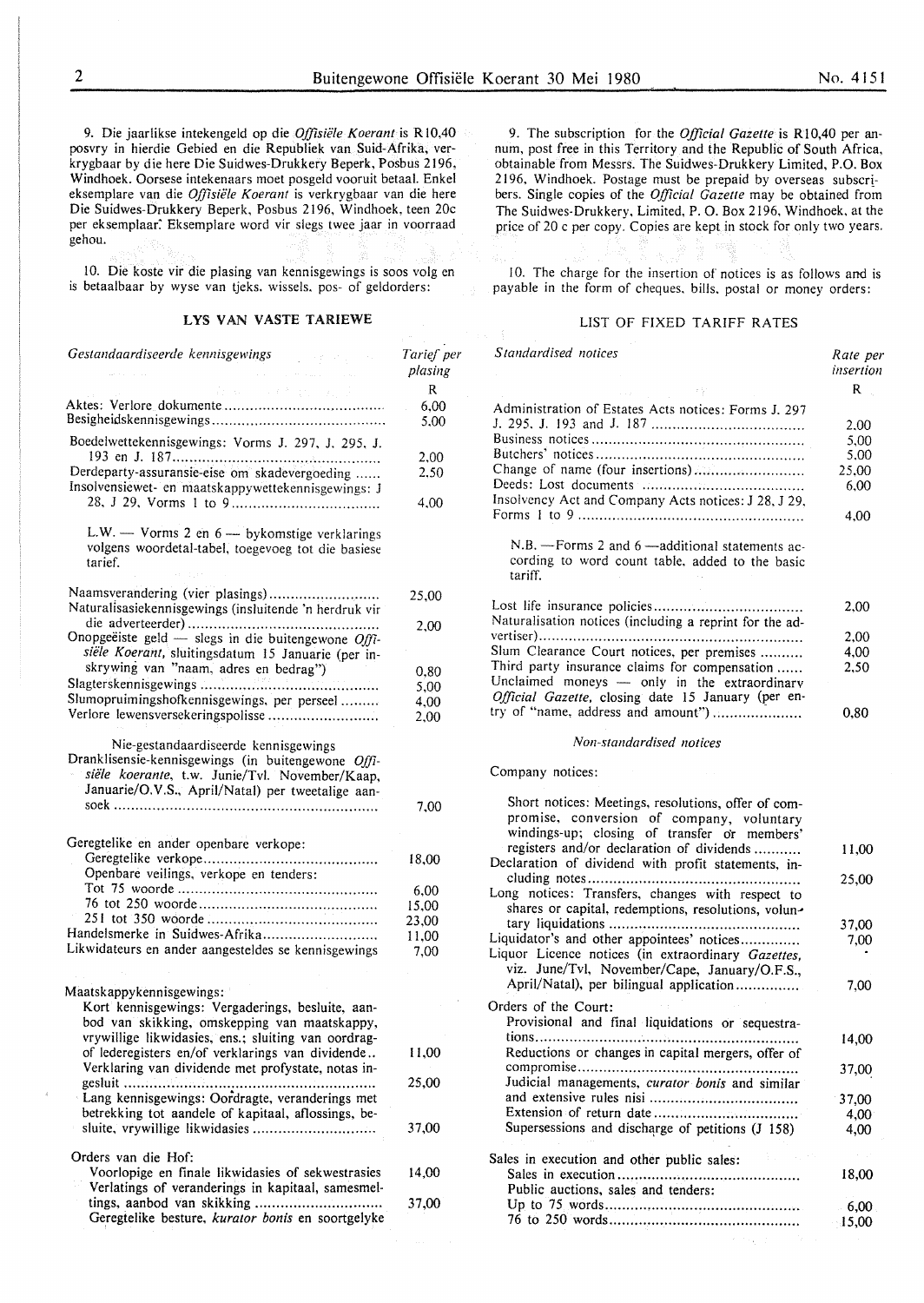| ٦ |   |    |        |  |
|---|---|----|--------|--|
|   |   |    |        |  |
|   | × |    |        |  |
|   |   |    |        |  |
|   |   |    | I<br>I |  |
|   |   | ۰, |        |  |

|                                                    | 37,00 |
|----------------------------------------------------|-------|
|                                                    | 4.00  |
| Tersydestellings en afwysings van petisies (J 158) | 4.00  |

#### Vorm/Form **J** 187

# **LIKWIDASIE- EN DISTRIBUSIBREKENING** IN **BESTORWE BOEDELS WAT TER INSAE LE**

Ingevolge artikel 35(5) van Wet 66 van 1965, word hierby kennis gegee dat duplikate van die likwidasie- en distribusierekenings (eerste en finale, *tensy anders vermeld)* in die boedels hieronder vermeld, in die kantore van die Meesters en Landdroste soos vermeld en gedurende 'n tydperk van 21 dae ( of korter of langer in*dien spesiaal vermeld)* vanaf gemelde datums of vanaf datum van publikasie hiervan, as dit later is, ter insae lê van alle persone wat daarby belang het.

Indien binne genoemde tydperk geen besware daarteen by die betrokke Meesters ingedien word nie, gaan die eksekuteurs oor tot die uitbetalings ingevolge gemelde rekenings.

70/80 - BOOIS Leon Harold S.A. Weermag Windhoek F. M. Oehl Posbus 3138 Windhoek.

90/80 - DE LANGE Jan Christoffel Jonatan (of Jonathan) 220612 5008 004 Webbstraat, Windhoek R. H. Meyeridricks Santamtrust Beperk Kaapstad.

*5* I 6/79 - COETZEE Susanna Elizabeth I 60609 0004 00 6 Herbststraat 26 Klein-Windhoek Jacobus Johannes Christiaan Coetzee 120418 5007 00 9 Windhoek R. H. Meyeridricks Santamtrust Beperk Kaapstad

31/80 - DREYER Hans Paul Gustav 040924-5006-10-4 P.O. Box 447, Supplementary Swakopmund Windhoek Barclays National Bank Limited Windhoek.

480/79 - NEETHLING Johannes Hendrik 1710225006009 Luderitz Emily Magdalena Johanna Neethling (gebore Rabe) \_2412220009000 Luderitz Windhoek Barclays Nasionale Bank Beperk Windhoek.

137/80 - WAGNER Heide Marie 4309250018000 Windhoek Barclays Nasionale Bank Windhoek.

### Vorm/Form **J** 193 **KENNISGEWING AAN KREDITEURE IN BESTORWE BOEDELS**

Alie persone wat vorderinge het teen die boedels hieronder vermeld, word hierby versoek om hul vorderinge by die betrokke eksekuteurs en binne 'n tydperk van 30 dae (of andersins soos aangedui) gereken vanaf die datum van publikasie hiervan in te lewer. Die inligting word verstrek in die volgorde: Boedelnommer, familienaam en voorname, geboortedatum, persoonsnommer; laaste adres, datum oorlede; nagelate eggenoot(note) se name, familienaam, geboortedatum en persoonsnommer; naam en adres van eksekuteurs of gemagtigde agent, tydperk toegelaat vir lewering van vorderings *indien anders as* 30 *dae.* 

· 131/80 KENNEDY Andries Francois 30 Mei 1920 200530- 5019-00-9 Blyerus, Outjo 27 Februarie 1980 Windhoek Daniellina Jacoba Kennedy 18 Junie 1933 330618-0012-00-5 Volkskas Beperk Pretoria.

180/80- SCHMIDT Heinz Rolf 27-04-1956 560427 5006 00 9 Windhoek 28-03-1980 Standard Bank SWA Bpk. Windhoek.

148/80 - PRETORIUS Johannes Lodewikes Windhoek 12-6- 1959 590612 5140 007 Polisie, Tsumeb 5-4-1980 F. **M.** Oehl Posbus 3138 Windhoek.

 $129/80$  - RUNDLE Wilhelmina Windhoek 27-05-1924 c/o S.A. Medical Research, Windhoek 31-03-1980 F. M. Oehl P.O. Box 3138 Windhoek.

|                                  | 23,00 |
|----------------------------------|-------|
| Trade marks in South West Africa | 11,00 |

# **LIQUIDATION AND DISTRIBUTION ACCOUNTS IN DECEASED ESTATES LYING FOR INSPECTION**

In terms of section 35(5) of Act 66 of 1965, notice is hereby given that copies of the liquidation and distribution accounts (first and final, *unless otherwise stated)* in the estates specified below will be open for the inspection of all persons interested therein for a period of 21 days (or shorter or longer if *special!y stated)* from the date specated or from the date of publication hereof, whichever may be the later, and at the offices of the Masters and Magistrates as stated.

Should no objection thereto be lodged with the Masters concerned during the specified period, the executors will proceed to make payments in accordance with the accounts.

I 12/80- BUKOWSKI Sophie Else Auguste 940324-0003-00-l Susanna Grau Heim Windhoek Barclays Nasionale Bank Beperk Windhoek.

190/79 - STROHM Berta (Bertha) Emma 960322-6010-00-2 Klein Windhoekweg 87 Windhoek Barclays Nasionale Bank Beperk Windhoek.

485/79 - LASZIG Fritz Franz Carl 030206 5002 00 8 Swakopmund 30-05-80 Windhoek Swakopmund Standard Bank SWA Ltd. Windhoek.

135/78 - HOLZ Gustav Johannes Friedrich Wilhelm 066211-5031-00-0 Aranos Tweede & Finale Likwidasie & Distribusie Rekening 30-05-80 Windhoek Aranos Standard Bank SWA Bpk. Windhoek.

123/80 - VAN ZYL Renier Stefanus 550703 5007 00 3 Windhoek Van Zyl (Robberts) Hester Sophia 541109 0045 00 0 30-05- I 980 Windhoek Standard Bank **SW A** Bpk. Windhoek.

## **NOTICE TO CREDITORS IN DECEASED ESTATES**

All persons having claims against the estates mentioned below are hereby called upon to lodge their claims with the executors concerned, within 30 days (or otherwise as indicated) calculated from the date of publication hereof. The information is given in the following order: Estate number, surname and christian names, date of birth, identity number, last address, date of death; surviving spouse's names, surname date of birth and identity number; name and address of executor or authorised agent, period allowed for lodgement of claims if *other than* 30 *days.* 

153/80 - KOTZE Gert Johannes Windhoek 2 Julie 1909 0907025003001 Aranos **S.W.A.** 9 April 1980 Christina Alida Kotze (Gebore Brink) 18 Julie 1923 230718-0005-00-8 M. A. Rossouw Posbus 460 Windhoek.

187/80 GEBHARDT Bruno Friedrich August 28-02-1906 060228 5023 001 Windhoek en Swakopmund 4-04-1980 Standard Bank SWA Bpk. Windhoek. Windhoek.

135/80 - HAKL Heinz Waldemar 15.2.1950 500215 5034 00 3 Makrielstraat 26, Venita Swakopmund 17.2.1980 Syfrets Trust Maatskappy Beperk Kaapstad.

174/80 - VAN ZYL Albertus Petrus Windhoek 12-9-1917 1709 12-5006-00-2 Malgastraat Nr. 13 Hentiesbaai 18 April 1980 M. A. Rossouw Posbus 460 Windhoek.